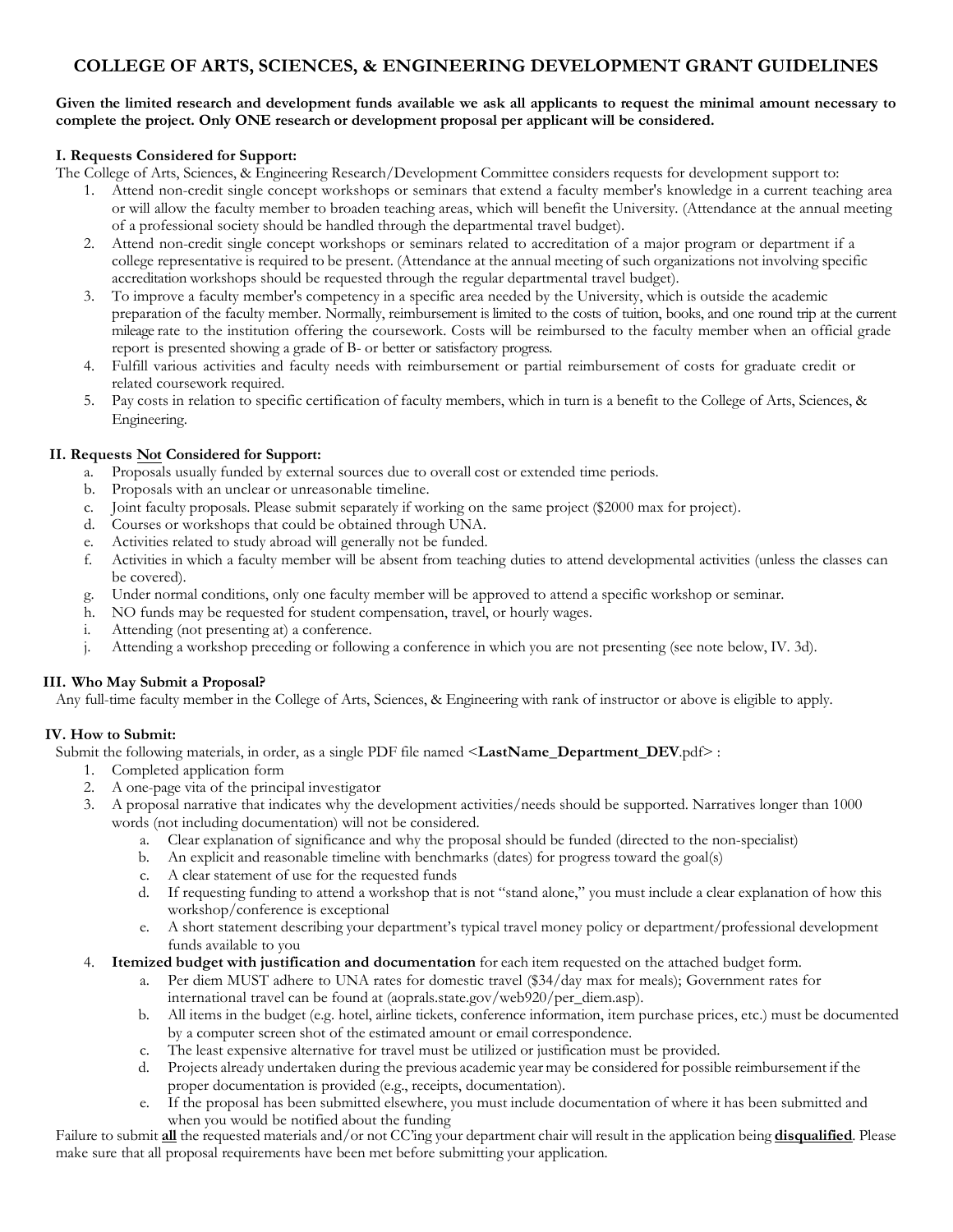A single PDF file containing all materials in the order listed above should be emailed to the committee chair and your department chair by the due date and time.

Questions concerning the submission of proposals may be directed to the Chair of the Arts, Sciences, & Engineering Research/ Development Committee or to any of its members. Names of members of the committee are enclosed.

## **V. Grant Limit:**

Development Grants are normally limited to **\$2,000**. Grants for over \$2,000 will require additional, exceptional justification by the applicant and a vote of approval by two-thirds (2/3) of the Committee.

- 1) Expenses NOT funded
	- a) Any student expenses (wages, travel, scholarship, etc.)
	- b) Incidentals, tips/gratuity, or "other"
	- c) Administrative grant support
	- d) Extra days before/after a conference without justification<br>e) Membership or annual dues
	- Membership or annual dues
	- f) Software already available through the university
	- Research for an advanced degree at another institution
	- h) Faculty wages
	- i) Per diem exceeding 10 days

## **VI. Review of Proposals by the Arts, Sciences, & Engineering Research/Development Committee:**

The Committee reviews each request individually, assessing the merits of each proposal. At times the Committee may call upon other faculty members and/or University administrators for assistance in reviewing the merits of development applications. The Committee also reviews the application on the basis of costs as they relate to the project and the availability of resources.

## **VII. Notification of Applicants:**

Applicants will receive the results of Committee evaluations from the chair of the Committee. In cases where proposals are not approved, a written explanation will be provided giving the comments of those reviewing the proposal. The recommendations of the Arts, Sciences, & Engineering Research/Development Committee will be forwarded to the Dean of Arts, Sciences, & Engineering for final action.

## **VIII. Grant Management:**

All University-supported development projects are administered in accordance with established University fiscal procedures. These include (but are not limited to) all travel expenses and purchasing. The fiscal year runs from October 1 through September 30 of the following year. All grant support will end (i.e., accounts will be closed) on September 30<sup>th</sup> of the academic funding year, unless a rollover into **the next fiscal year is requested by the recipient and approved by the Dean of Arts, Sciences, & Engineering.**

## **IX. Grant Report:**

A grant report should be submitted to the Chair Grant Committee AND the Office of the Dean of Arts, Sciences, & Engineering **NO**  LATER THAN SEPTEMBER 30<sup>th</sup> of the academic funding year, or at the time and date agreed upon by the recipient and the **Dean of Arts, Sciences, & Engineering at the time the rollover is requested.** Information pertaining to the format of the College of Arts, Sciences, & Engineering Grant Report will be distributed to applicants that have been awarded grants.

## **X. Acknowledgement:**

All publications, exhibitions or performances supported by a College of Arts, Sciences, & Engineering Grant should **acknowledge the financial support of the University of North Alabama.**

## **XI. Failure to Conduct Project:**

If for some reason the faculty member cannot conduct the funded project, he/she should inform the Dean of Arts, Sciences, & Engineering **IMMEDIATELY** (i.e., **by Friday, August 31st of the academic funding year)** so that other projects can be supported.